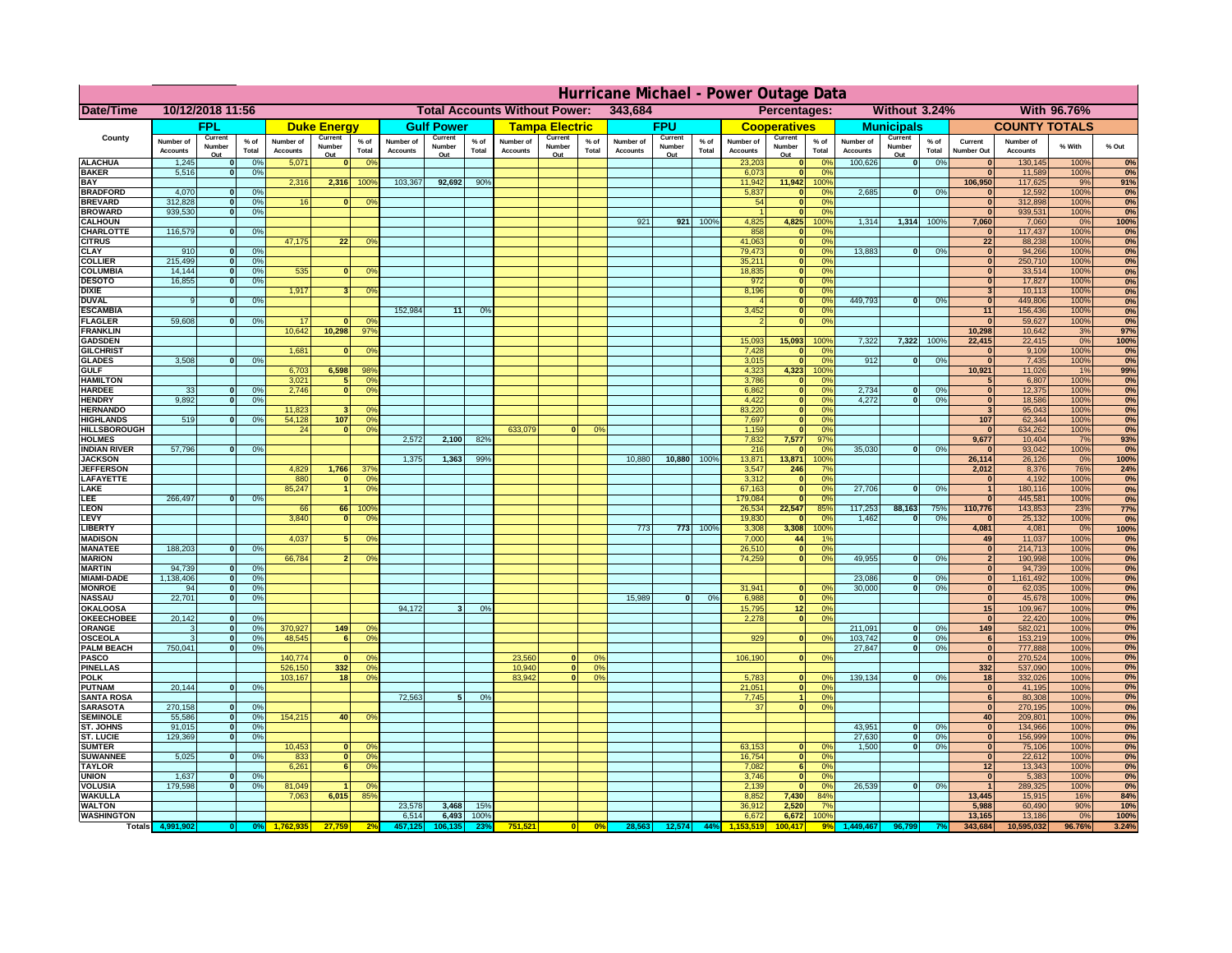# 10/12/2018 11:57 AM Tropical Storm Michael

| <b>Power Provider</b>                   | <b>County</b>     | <b>Number of Customers</b> | <b>Current Number Out</b> | <b>Outage Percentage</b> | <b>Estimated Restore Time</b> |
|-----------------------------------------|-------------------|----------------------------|---------------------------|--------------------------|-------------------------------|
| <b>Gulf Power Company</b>               | BAY               | 103,367                    | 92,692                    | 89.67%                   | <b>TBD</b>                    |
| City of Tallahassee                     | LEON              | 117,253                    | 88,163                    | 75.19%                   | TBD                           |
| Talquin Electric Cooperative, Inc.      | <b>LEON</b>       | 26,534                     | 22,547                    | 84.97%                   | >5 days                       |
| Talquin Electric Cooperative, Inc.      | GADSDEN           | 15,093                     | 15,093                    | 100.00%                  | >5 days                       |
| West Florida Electric Cooperative, Inc. | <b>JACKSON</b>    | 13,824                     | 13,824                    | 100.00%                  | >5 days                       |
|                                         | BAY               |                            |                           |                          |                               |
| Gulf Coast Electric Cooperative, Inc.   |                   | 11,942                     | 11,942                    | 100.00%                  | >5 days                       |
| Florida Public Utilities Corporation    | <b>JACKSON</b>    | 10,880                     | 10,880                    | 100.00%                  | $>72$                         |
| Duke Energy                             | <b>FRANKLIN</b>   | 10,642                     | 10,298                    | 96.77%                   | TBD                           |
| West Florida Electric Cooperative, Inc. | <b>HOLMES</b>     | 7,539                      | 7,539                     | 100.00%                  | >5 days                       |
| Talquin Electric Cooperative, Inc.      | WAKULLA           | 8,852                      | 7,430                     | 83.94%                   | >5 days                       |
| <b>Duke Energy</b>                      | <b>GULF</b>       | 6,703                      | 6,598                     | 98.43%                   | <b>TBD</b>                    |
| <b>Gulf Power Company</b>               | WASHINGTON        | 6,514                      | 6,493                     | 99.68%                   | TBD                           |
| <b>Duke Energy</b>                      | <b>WAKULLA</b>    | 7,063                      | 6,015                     | 85.16%                   | <b>TBD</b>                    |
| City of Quincy                          | GADSDEN           | 4,768                      | 4,768                     | 100.00%                  | TBD                           |
| Gulf Coast Electric Cooperative, Inc.   | <b>GULF</b>       | 4,323                      | 4,323                     | 100.00%                  | >5 days                       |
| West Florida Electric Cooperative, Inc. | WASHINGTON        | 4,235                      | 4,235                     | 100.00%                  | >5 days                       |
| <b>Gulf Power Company</b>               | <b>WALTON</b>     | 23,578                     | 3,468                     | 14.71%                   | <b>TBD</b>                    |
| Talquin Electric Cooperative, Inc.      | <b>LIBERTY</b>    | 3,308                      | 3,308                     | 100.00%                  | >5 days                       |
| West Florida Electric Cooperative, Inc. | <b>CALHOUN</b>    | 2,977                      | 2,977                     | 100.00%                  | >5 days                       |
| Gulf Coast Electric Cooperative, Inc.   | WASHINGTON        | 2,437                      | 2,437                     | 100.00%                  | >5 days                       |
| Choctawhatchee Electric Cooperative     | <b>WALTON</b>     | 36,812                     | 2,420                     | 6.57%                    | 24                            |
| <b>Duke Energy</b>                      | BAY               | 2,316                      | 2,316                     | 100.00%                  | TBD                           |
|                                         |                   |                            |                           |                          |                               |
| <b>Gulf Power Company</b>               | <b>HOLMES</b>     | 2,572                      | 2,100                     | 81.65%                   | <b>TBD</b>                    |
| Gulf Coast Electric Cooperative, Inc.   | CALHOUN           | 1,848                      | 1,848                     | 100.00%                  | >5 days                       |
| Duke Energy                             | <b>JEFFERSON</b>  | 4,829                      | 1,766                     | 36.57%                   | <b>TBD</b>                    |
| City of Havana                          | GADSDEN           | 1,391                      | 1,391                     | 100.00%                  | TBD                           |
| <b>Gulf Power Company</b>               | <b>JACKSON</b>    | 1,375                      | 1,363                     | 99.13%                   | <b>TBD</b>                    |
| City of Blountstown                     | CALHOUN           | 1,314                      | 1,314                     | 100.00%                  | TBD                           |
| Chattahoochee Electric                  | <b>GADSDEN</b>    | 1,163                      | 1,163                     | 100.00%                  | <b>TBD</b>                    |
| Florida Public Utilities Corporation    | CALHOUN           | 921                        | 921                       | 100.00%                  | $>72$                         |
| Florida Public Utilities Corporation    | <b>LIBERTY</b>    | 773                        | 773                       | 100.00%                  | $>72$                         |
| Duke Energy                             | PINELLAS          | 526,150                    | 332                       | 0.06%                    | TBD                           |
| <b>Tri-County Electric Cooperative</b>  | <b>JEFFERSON</b>  | 3,547                      | 246                       | 6.94%                    | 24                            |
| <b>Duke Energy</b>                      | ORANGE            | 370,927                    | 149                       | 0.04%                    | TBD                           |
| <b>Duke Energy</b>                      | <b>HIGHLANDS</b>  | 54,128                     | 107                       | 0.20%                    | <b>TBD</b>                    |
| Gulf Coast Electric Cooperative, Inc.   | <b>WALTON</b>     | 100                        | 100                       | 100.00%                  | >5 days                       |
| <b>Duke Energy</b>                      | <b>LEON</b>       | 66                         | 66                        | 100.00%                  | <b>TBD</b>                    |
|                                         |                   | 47                         | 47                        |                          |                               |
| Gulf Coast Electric Cooperative, Inc.   | <b>JACKSON</b>    |                            |                           | 100.00%                  | >5 days                       |
| Tri-County Electric Cooperative         | <b>MADISON</b>    | 7,000                      | 44                        | 0.63%                    | 24                            |
| Duke Energy                             | SEMINOLE          | 154,215                    | 40                        | 0.03%                    | TBD                           |
| Choctawhatchee Electric Cooperative     | <b>HOLMES</b>     | 293                        | 38                        | 12.97%                   | 24                            |
| Duke Energy                             | <b>CITRUS</b>     | 47,175                     | 22                        | 0.05%                    | TBD                           |
| <b>Duke Energy</b>                      | <b>POLK</b>       | 103,167                    | 18                        | 0.02%                    | <b>TBD</b>                    |
| Choctawhatchee Electric Cooperative     | <b>OKALOOSA</b>   | 15,795                     | 12                        | 0.08%                    | $24$                          |
| <b>Gulf Power Company</b>               | <b>ESCAMBIA</b>   | 152,984                    | 11                        | 0.01%                    | <b>TBD</b>                    |
| Duke Energy                             | OSCEOLA           | 48,545                     | 6                         | 0.01%                    | TBD                           |
| <b>Duke Energy</b>                      | <b>TAYLOR</b>     | 6,261                      | 6                         | 0.10%                    | <b>TBD</b>                    |
| <b>Tri-County Electric Cooperative</b>  | <b>TAYLOR</b>     | 7,082                      | 6                         | 0.08%                    | 48                            |
| <b>Duke Energy</b>                      | <b>HAMILTON</b>   | 3,021                      | 5                         | 0.17%                    | <b>TBD</b>                    |
| Duke Energy                             | <b>MADISON</b>    | 4,037                      | 5                         | 0.12%                    | TBD                           |
| <b>Gulf Power Company</b>               | <b>SANTA ROSA</b> | 72,563                     | 5                         | 0.01%                    | <b>TBD</b>                    |
| Duke Energy                             | <b>DIXIE</b>      | 1,917                      | 3                         | 0.16%                    | TBD                           |
| Duke Energy                             | <b>HERNANDO</b>   | 11,823                     | $\overline{\mathbf{3}}$   | 0.03%                    | <b>TBD</b>                    |
|                                         | <b>OKALOOSA</b>   |                            | 3                         |                          | TBD                           |
| <b>Gulf Power Company</b>               |                   | 94,172                     | $\overline{2}$            | 0.00%                    | <b>TBD</b>                    |
| <b>Duke Energy</b>                      | <b>MARION</b>     | 66,784                     |                           | 0.00%                    |                               |
| Choctawhatchee Electric Cooperative     | SANTA ROSA        | 201                        | $\mathbf{1}$              | 0.50%                    | $24$                          |
| Duke Energy                             | LAKE              | 85,247                     | $\mathbf{1}$              | 0.00%                    | <b>TBD</b>                    |
| Duke Energy                             | VOLUSIA           | 81,049                     | $\mathbf{1}$              | 0.00%                    | TBD                           |
| Central Florida Electric Cooperative    | <b>ALACHUA</b>    | 875                        | $\mathbf 0$               | 0.00%                    | <b>TBD</b>                    |
| Central Florida Electric Cooperative    | <b>DIXIE</b>      | 7,595                      | 0                         | 0.00%                    | TBD                           |
| Central Florida Electric Cooperative    | <b>GILCHRIST</b>  | 7,424                      | $\mathbf 0$               | 0.00%                    | Restored                      |
| Central Florida Electric Cooperative    | LAFAYETTE         | 9                          | 0                         | 0.00%                    | TBD                           |
| Central Florida Electric Cooperative    | LEVY              | 17,513                     | $\pmb{0}$                 | 0.00%                    | Restored                      |
| Central Florida Electric Cooperative    | <b>MARION</b>     | 9                          | 0                         | 0.00%                    | TBD                           |
| City of Alachua                         | <b>ALACHUA</b>    | 4,426                      | $\pmb{0}$                 | 0.00%                    | <b>TBD</b>                    |
| City of Bartow                          | <b>POLK</b>       | 11,790                     | $\pmb{0}$                 | 0.00%                    | TBD                           |
| City of Bushnell                        | <b>SUMTER</b>     | 1,500                      | $\pmb{0}$                 | 0.00%                    | <b>TBD</b>                    |
|                                         | <b>HENDRY</b>     |                            | $\mathbf 0$               | 0.00%                    | TBD                           |
| City of Clewiston                       |                   | 4,272                      |                           |                          |                               |
| City of Fort Meade                      | <b>POLK</b>       | 2,379                      | $\pmb{0}$                 | 0.00%                    | <b>TBD</b>                    |
| City of Leesburg                        | LAKE              | 22,000                     | $\mathbf 0$               | 0.00%                    | TBD                           |
| City of Moore Haven                     | <b>GLADES</b>     | 912                        | $\pmb{0}$                 | 0.00%                    | <b>TBD</b>                    |
| City of Mount Dora                      | LAKE              | 5,706                      | 0                         | 0.00%                    | TBD                           |
| City of Newberry                        | <b>ALACHUA</b>    | 1,727                      | $\mathbf 0$               | 0.00%                    | TBD                           |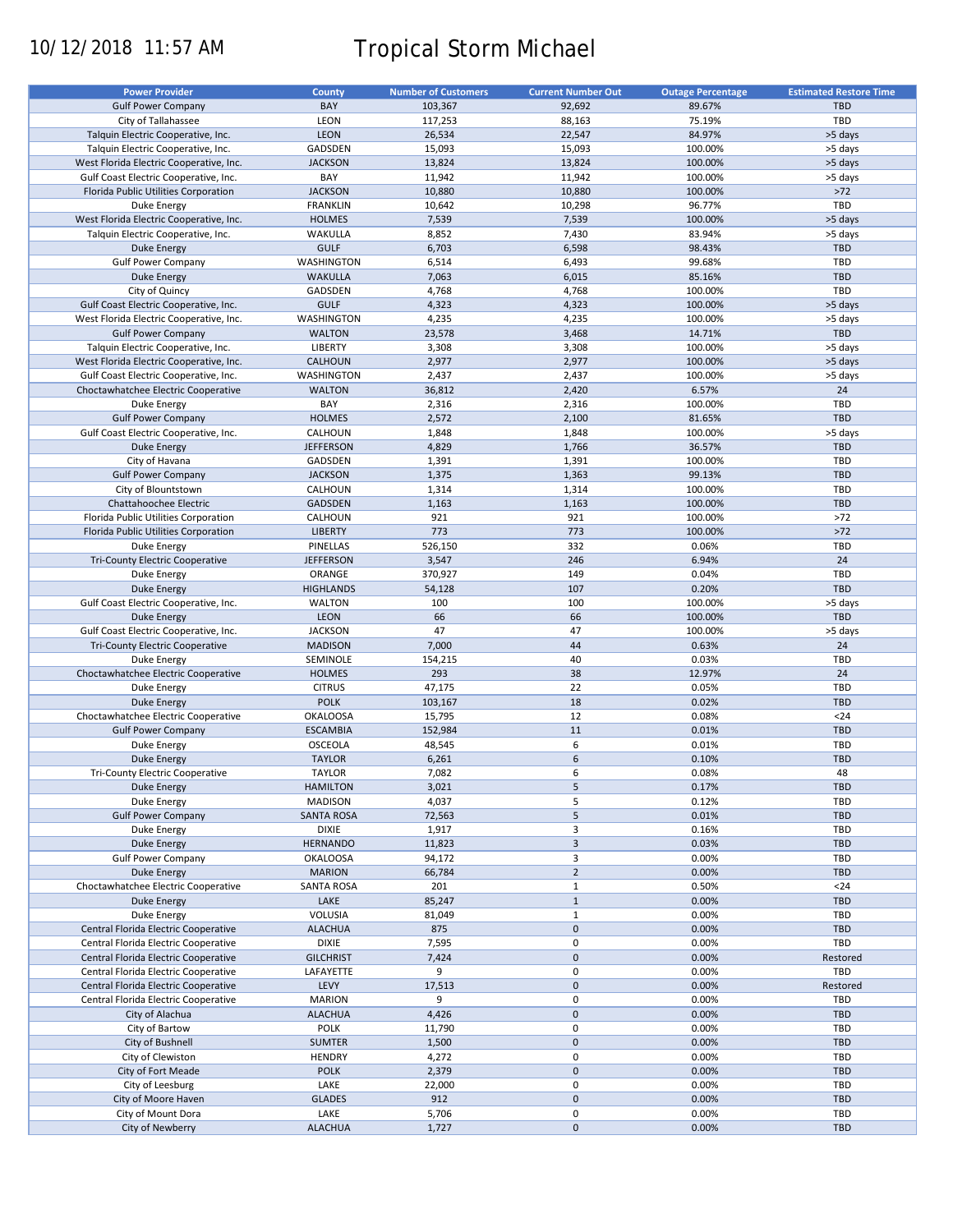# 10/12/2018 11:57 AM Tropical Storm Michael

| City of Starke                                     | <b>BRADFORD</b>     | 2,685          | $\pmb{0}$   | 0.00% | <b>TBD</b> |
|----------------------------------------------------|---------------------|----------------|-------------|-------|------------|
| City of Vero Beach                                 | <b>INDIAN RIVER</b> | 35,030         | $\pmb{0}$   | 0.00% | <b>TBD</b> |
| City of Wauchula                                   | HARDEE              | 2,734          | $\pmb{0}$   | 0.00% | TBD        |
| City of Williston                                  | LEVY                | 1,462          | $\pmb{0}$   | 0.00% | <b>TBD</b> |
|                                                    |                     |                |             |       |            |
| City of Winter Park                                | ORANGE              | 13,941         | $\pmb{0}$   | 0.00% | TBD        |
| Clay Electric Cooperative                          | <b>ALACHUA</b>      | 22,328         | $\mathbf 0$ | 0.00% | <b>TBD</b> |
| Clay Electric Cooperative                          | <b>BAKER</b>        | 2,476          | $\pmb{0}$   | 0.00% | TBD        |
| Clay Electric Cooperative                          | <b>BRADFORD</b>     | 5,837          | $\pmb{0}$   | 0.00% | <b>TBD</b> |
| Clay Electric Cooperative                          | <b>CLAY</b>         | 79,473         | $\pmb{0}$   | 0.00% | TBD        |
|                                                    |                     |                |             |       |            |
| Clay Electric Cooperative                          | <b>COLUMBIA</b>     | 16,922         | $\mathbf 0$ | 0.00% | <b>TBD</b> |
| Clay Electric Cooperative                          | <b>DUVAL</b>        | 4              | $\pmb{0}$   | 0.00% | TBD        |
| Clay Electric Cooperative                          | <b>FLAGLER</b>      | $\overline{2}$ | $\pmb{0}$   | 0.00% | <b>TBD</b> |
| Clay Electric Cooperative                          | <b>GILCHRIST</b>    | $\overline{4}$ | $\pmb{0}$   | 0.00% | TBD        |
|                                                    |                     |                |             |       |            |
| Clay Electric Cooperative                          | LAKE                | 2,239          | $\pmb{0}$   | 0.00% | <b>TBD</b> |
| Clay Electric Cooperative                          | LEVY                | 712            | $\pmb{0}$   | 0.00% | <b>TBD</b> |
| Clay Electric Cooperative                          | <b>MARION</b>       | 16,301         | $\pmb{0}$   | 0.00% | <b>TBD</b> |
| Clay Electric Cooperative                          | PUTNAM              | 21,051         | $\pmb{0}$   | 0.00% | TBD        |
|                                                    |                     |                |             |       |            |
| Clay Electric Cooperative                          | SUWANNEE            | 5              | $\pmb{0}$   | 0.00% | <b>TBD</b> |
| Clay Electric Cooperative                          | <b>UNION</b>        | 3,746          | $\pmb{0}$   | 0.00% | <b>TBD</b> |
| Clay Electric Cooperative                          | <b>VOLUSIA</b>      | 2,139          | $\pmb{0}$   | 0.00% | <b>TBD</b> |
|                                                    | <b>ALACHUA</b>      | 5,071          | $\pmb{0}$   | 0.00% | TBD        |
| Duke Energy                                        |                     |                |             |       |            |
| <b>Duke Energy</b>                                 | <b>BREVARD</b>      | 16             | $\pmb{0}$   | 0.00% | <b>TBD</b> |
| Duke Energy                                        | COLUMBIA            | 535            | $\pmb{0}$   | 0.00% | TBD        |
| <b>Duke Energy</b>                                 | <b>FLAGLER</b>      | 17             | $\pmb{0}$   | 0.00% | TBD        |
| Duke Energy                                        | <b>GILCHRIST</b>    | 1,681          | $\pmb{0}$   | 0.00% | <b>TBD</b> |
|                                                    |                     |                |             |       |            |
| Duke Energy                                        | HARDEE              | 2,746          | $\pmb{0}$   | 0.00% | TBD        |
| Duke Energy                                        | HILLSBOROUGH        | 24             | $\pmb{0}$   | 0.00% | <b>TBD</b> |
| Duke Energy                                        | LAFAYETTE           | 880            | $\pmb{0}$   | 0.00% | <b>TBD</b> |
| Duke Energy                                        | LEVY                | 3,840          | $\pmb{0}$   | 0.00% | <b>TBD</b> |
|                                                    |                     |                |             |       |            |
| <b>Duke Energy</b>                                 | PASCO               | 140,774        | $\pmb{0}$   | 0.00% | <b>TBD</b> |
| Duke Energy                                        | SUMTER              | 10,453         | $\pmb{0}$   | 0.00% | TBD        |
| Duke Energy                                        | SUWANNEE            | 833            | $\pmb{0}$   | 0.00% | <b>TBD</b> |
| Escambia River Electric Cooperative, Inc.          | <b>ESCAMBIA</b>     | 3,452          | $\pmb{0}$   | 0.00% | TBD        |
|                                                    |                     |                |             |       |            |
| Escambia River Electric Cooperative, Inc.          | <b>SANTA ROSA</b>   | 7,544          | $\mathbf 0$ | 0.00% | <b>TBD</b> |
| Florida Keys Electric Cooperative                  | <b>MONROE</b>       | 31,941         | 0           | 0.00% | TBD        |
| Florida Power and Light Company                    | <b>ALACHUA</b>      | 1,245          | $\pmb{0}$   | 0.00% | <b>TBD</b> |
| Florida Power and Light Company                    | <b>BAKER</b>        | 5,516          | $\pmb{0}$   | 0.00% | TBD        |
| Florida Power and Light Company                    | <b>BRADFORD</b>     | 4,070          | $\pmb{0}$   | 0.00% | <b>TBD</b> |
|                                                    |                     |                |             |       |            |
| Florida Power and Light Company                    | <b>BREVARD</b>      | 312,828        | $\pmb{0}$   | 0.00% | TBD        |
| Florida Power and Light Company                    | <b>BROWARD</b>      | 939,530        | $\pmb{0}$   | 0.00% | <b>TBD</b> |
| Florida Power and Light Company                    | CHARLOTTE           | 116,579        | $\pmb{0}$   | 0.00% | TBD        |
| Florida Power and Light Company                    | <b>CLAY</b>         | 910            | $\pmb{0}$   | 0.00% | <b>TBD</b> |
|                                                    |                     |                |             |       |            |
| Florida Power and Light Company                    | <b>COLLIER</b>      | 215,499        | $\pmb{0}$   | 0.00% | TBD        |
| Florida Power and Light Company                    | <b>COLUMBIA</b>     | 14,144         | $\pmb{0}$   | 0.00% | <b>TBD</b> |
| Florida Power and Light Company                    | <b>DESOTO</b>       | 16,855         | $\pmb{0}$   | 0.00% | TBD        |
| Florida Power and Light Company                    | <b>DUVAL</b>        | 9              | $\pmb{0}$   | 0.00% | <b>TBD</b> |
|                                                    |                     |                |             |       |            |
| Florida Power and Light Company                    | <b>FLAGLER</b>      | 59,608         | $\pmb{0}$   | 0.00% | TBD        |
| Florida Power and Light Company                    | <b>GLADES</b>       | 3,508          | $\pmb{0}$   | 0.00% | <b>TBD</b> |
| Florida Power and Light Company                    | HARDEE              | 33             | $\mathbf 0$ | 0.00% | TBD        |
| Florida Power and Light Company                    | <b>HENDRY</b>       | 9,892          | $\pmb{0}$   | 0.00% | <b>TBD</b> |
|                                                    |                     |                |             |       |            |
| Florida Power and Light Company                    | <b>HIGHLANDS</b>    | 519            | $\pmb{0}$   | 0.00% | TBD        |
| Florida Power and Light Company                    | <b>INDIAN RIVER</b> | 57,796         | $\pmb{0}$   | 0.00% | <b>TBD</b> |
| Florida Power and Light Company                    | LEE                 | 266,497        | $\pmb{0}$   | 0.00% | TBD        |
| Florida Power and Light Company                    | MANATEE             | 188,203        | $\pmb{0}$   | 0.00% | TBD        |
|                                                    |                     |                | $\pmb{0}$   |       |            |
| Florida Power and Light Company                    | <b>MARTIN</b>       | 94,739         |             | 0.00% | TBD        |
| Florida Power and Light Company                    | MIAMI-DADE          | 1,138,406      | $\pmb{0}$   | 0.00% | <b>TBD</b> |
| Florida Power and Light Company                    | <b>MONROE</b>       | 94             | $\pmb{0}$   | 0.00% | TBD        |
| Florida Power and Light Company                    | NASSAU              | 22,701         | $\mathbf 0$ | 0.00% | <b>TBD</b> |
|                                                    | OKEECHOBEE          | 20,142         | $\pmb{0}$   | 0.00% |            |
| Florida Power and Light Company                    |                     |                |             |       | TBD        |
| Florida Power and Light Company                    | <b>ORANGE</b>       | 3              | $\pmb{0}$   | 0.00% | <b>TBD</b> |
| Florida Power and Light Company                    | OSCEOLA             | 3              | 0           | 0.00% | TBD        |
| Florida Power and Light Company                    | PALM BEACH          | 750,041        | $\pmb{0}$   | 0.00% | <b>TBD</b> |
| Florida Power and Light Company                    | PUTNAM              |                | $\pmb{0}$   |       | TBD        |
|                                                    |                     | 20,144         |             | 0.00% |            |
| Florida Power and Light Company                    | SARASOTA            | 270,158        | $\pmb{0}$   | 0.00% | <b>TBD</b> |
| Florida Power and Light Company                    | SEMINOLE            | 55,586         | $\pmb{0}$   | 0.00% | TBD        |
| Florida Power and Light Company                    | ST. JOHNS           | 91,015         | $\pmb{0}$   | 0.00% | <b>TBD</b> |
|                                                    |                     |                | $\pmb{0}$   | 0.00% | TBD        |
| Florida Power and Light Company                    | ST. LUCIE           | 129,369        |             |       |            |
| Florida Power and Light Company                    | SUWANNEE            | 5,025          | $\pmb{0}$   | 0.00% | TBD        |
| Florida Power and Light Company                    | <b>UNION</b>        | 1,637          | $\pmb{0}$   | 0.00% | TBD        |
| Florida Power and Light Company                    | <b>VOLUSIA</b>      | 179,598        | $\pmb{0}$   | 0.00% | <b>TBD</b> |
|                                                    | NASSAU              | 15,989         | $\pmb{0}$   | 0.00% | Restored   |
| Florida Public Utilities Corporation               |                     |                |             |       |            |
| Fort Pierce Utilities Authority                    | ST. LUCIE           | 27,630         | $\pmb{0}$   | 0.00% | TBD        |
| Gainesville (Gainesville Regional Utilities - GRU) | <b>ALACHUA</b>      | 94,473         | 0           | 0.00% | <b>TBD</b> |
| Glades Electric Cooperative, Inc.                  | <b>GLADES</b>       | 3,015          | $\pmb{0}$   | 0.00% | TBD        |
|                                                    |                     |                |             |       |            |